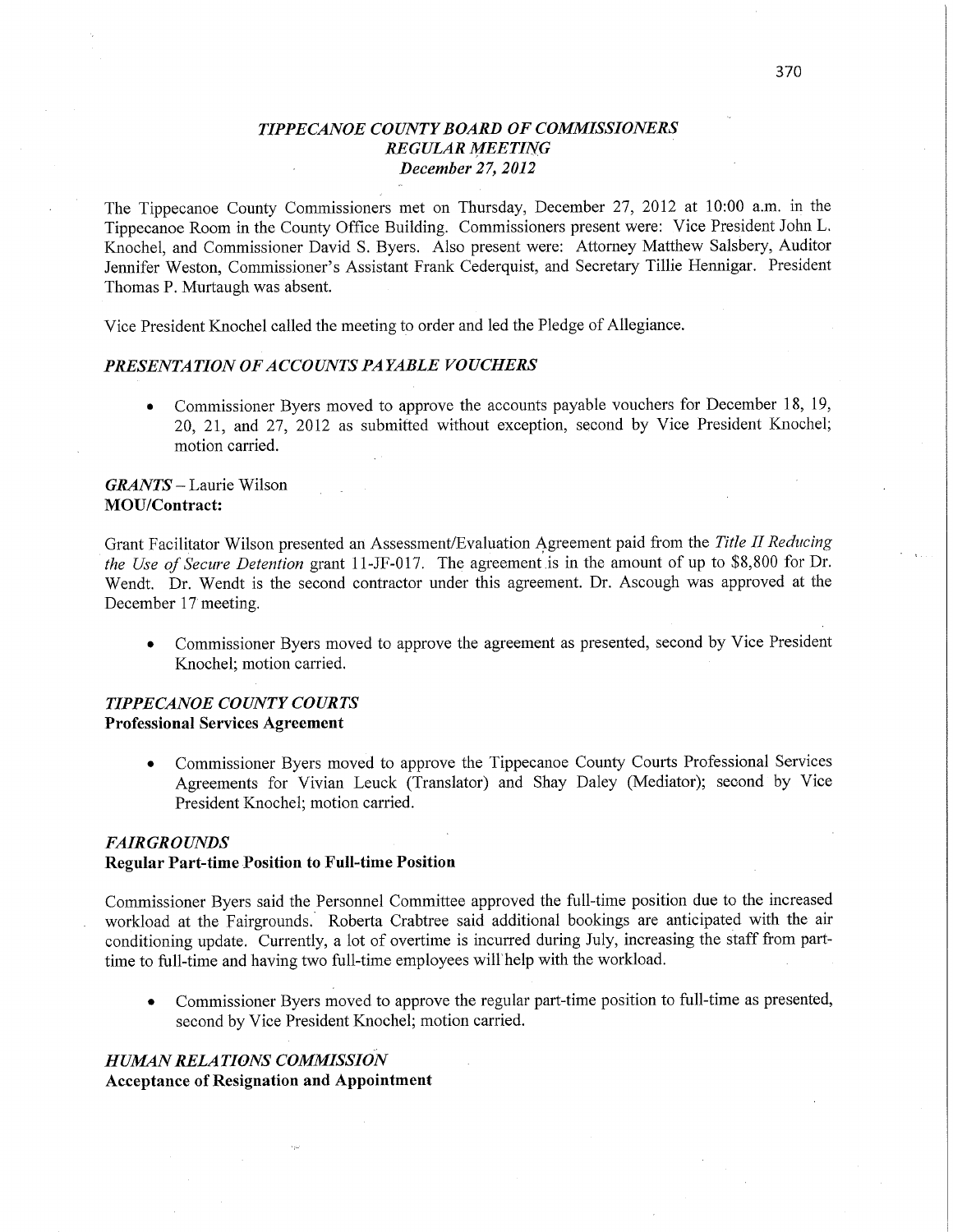Commissioner Byers moved to accept the resignation of Cynthia Longoria from the Human Relations Commission and accept the appointment of Andrew Antonio as a replacement, second by Vice President Knochel; motion carried.

#### *APPOINTMENTS* T0 *COMMON* WA GE *BOARD*

**0** Commissioner Byers moved to approve the appointment of Zach Beasley as Legislative Representative, Frank Cederquist as Taxpayer Representative, and Jean Hall as Industry Representative for reconstruction of Southwest Elliott ditch, second by Vice President Knochel; motion-carried.

# *RECORDER —* Oneta Tolle **Eastern** Engineering *—* Kip **Maintenance Agreement**

**Vice** President Knochel stated the Commissioners have reservations about the mainténance agreemen<sup>t</sup> and asked Recorder Tolle if the printer was old. Recorder Tolle said it was purchased in 2001 and gets used several times a day. **Vice** President Knochel questioned the agreement because it stated there would be no responsibility for repairs. Commissioner Byers asked why the County would pay \$175 per month if it wasn't going to be supported. Recorder Tolle said the County has paid for maintenance since 2001; it is cleaned and parts are replaced on a monthly basis. The printer is now so old that parts are becoming more difficult to find. When the time comes that parts are not obtainable, the agreement states the cost of parts will be out-of-pocket. Commissioner Byers suggested it could be time for a new printer. Recorder Tolle said she is trying to make the current one last as long as possible; however, she does have money in the budget for a new one. Commissioner Byers said discussions were held during the MITS meeting about CIO Dave Sturgeon handling all printer and copier contracts. The benefit would be to have all printers and copiers under one umbrella. Commissioner Byers stated he is uncomfortable renewing the contract for this particular printer. Recorder Tolle said she has received estimates to purchase a new printer.

Commissioner Byers asked Recorder Tolle to converse with CIO Sturgeon and moved to table the Kip Maintenance Agreement to the January 7, 2013 meeting, second by Vice President Knochel; motion carried.

#### *UNFINISHED/NEW BUSINESS*

Commissioner Byers stated the County offices would close to the *public* on December 31 at 1:00 pm. The offices will be open to **finish** year end reports.

#### *REPORTS* ON *FILE —* none

## *PUBLIC COMMENT*

As there were no public comments, Commissioner Byers moved to adjourn.

BOARD OF COMMISSIONERS OF THE COUNTY OF TIPPECANOE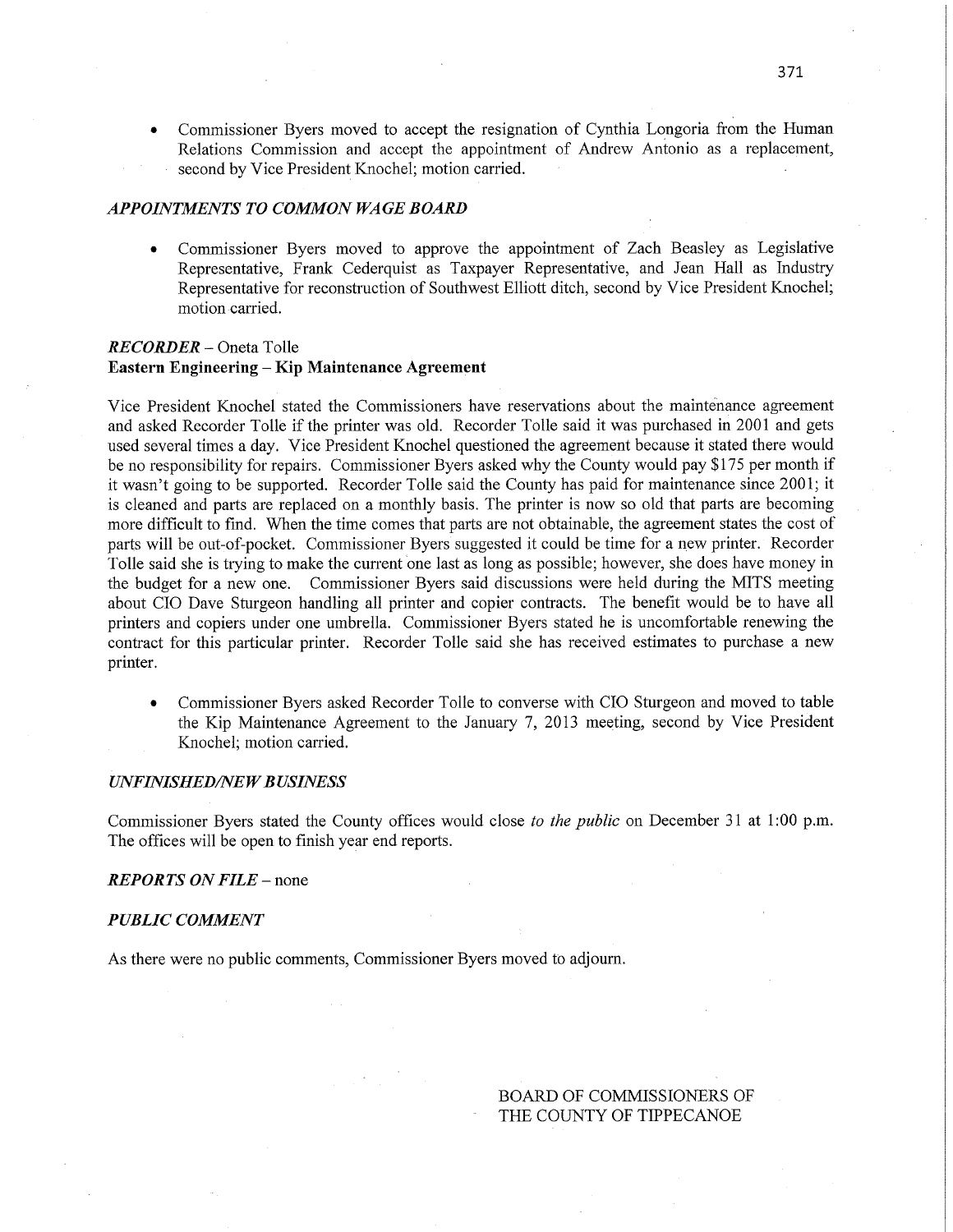$\bigwedge$ Thomas P. Murtaugh, President

John L. Knochel, Vice President

David S. Byers, Member

ATTEST: Unp lestor  $\frac{1}{01/07/13}$ Jenn(fer Weston, *Auditor*